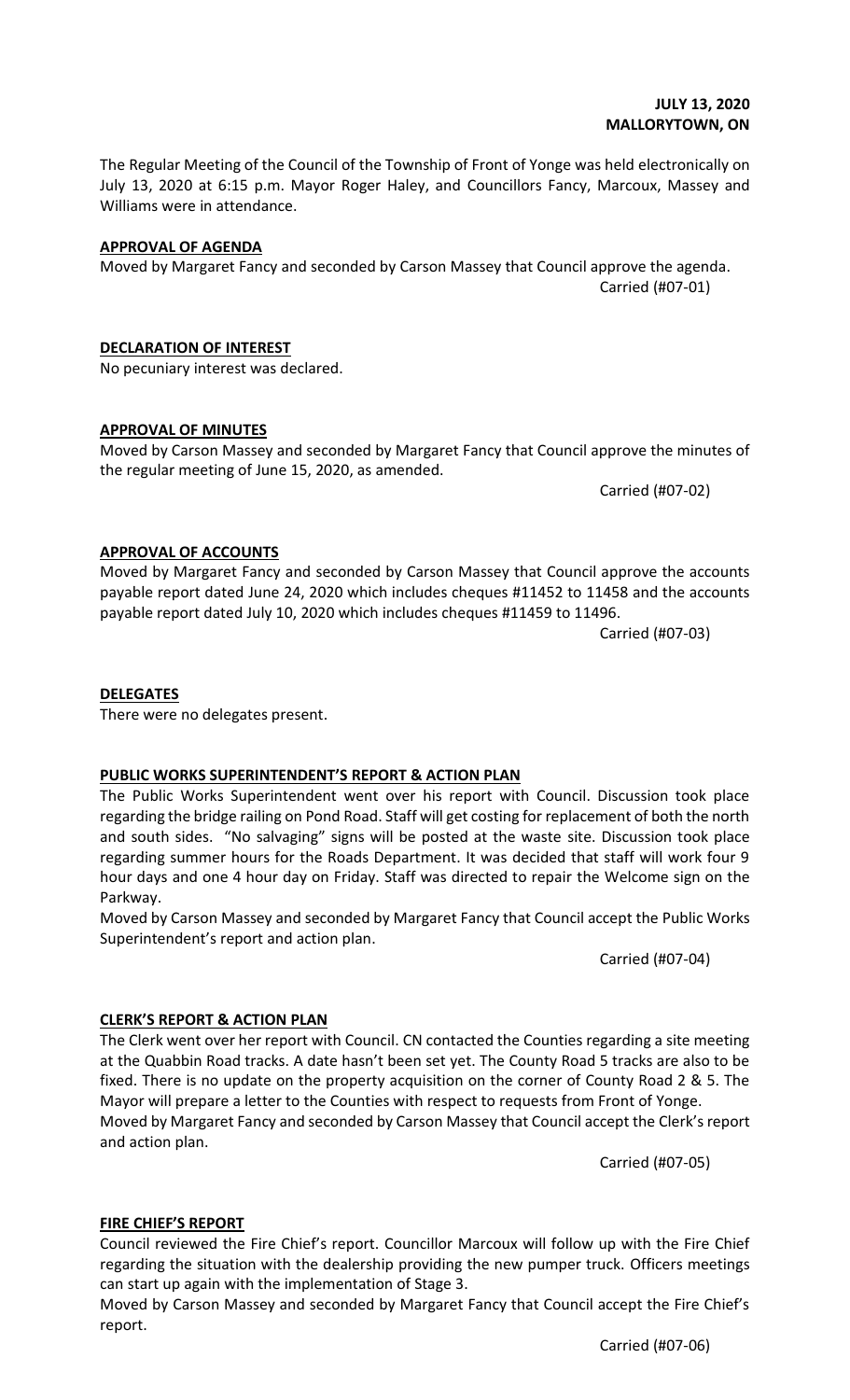# Carried (#07-07)

Committee meeting minutes dated May 27, 2020 be received.

Moved by Richard Marcoux and seconded by Gail Williams that the Library Board meeting

Carried (#07-09)

Carried (#07-08)

Moved by Gail Williams and seconded by Richard Marcoux that the Community Development Committee meeting minutes dated May 28, 2020 be received.

Carried (#07-10)

Moved by Gail Williams and seconded by Richard Marcoux that a By-law to Amend Zoning Bylaw No. 20-08, as Amended be read a first and second time. (Brown & O'Neill)

Carried (#07-11)

Moved by Richard Marcoux and seconded by Gail Williams that a By-law to Amend Zoning Bylaw No. 20-08, as Amended be read a third and final time, numbered as By-law #18-20, signed by the Mayor and Clerk, sealed with the Corporate seal and engrossed in the by-law book. (Brown & O'Neill)

Carried (#07-12)

**KEEPING OF POULTRY** Discussion took place regarding the keeping of poultry in the Village of Mallorytown. Some concerns that were raised are the increase of nuisance rodents, wild animals and insects if coops aren't properly cleaned. It was noted that benefits of allowing residents to keep poultry in the village would include healthy eating, children's education and supporting a rural lifestyle. Discussion took place regarding implementing permits for the keeping of hens which would include setbacks and regulations, and whether there would be a limit to the number of licenses issued. Staff will prepare a draft by-law for the next meeting.

### **SEVERANCE APPLICATION – B-51-20, SHEPHERD**

application B-51-20, Shepherd.

**ST. PAUL'S PRESBYTERIAN CHURCH DESIGNATION REQUEST** The St. Paul's Presbyterian Church is requesting Council repeal the by-law designating the church as heritage. Staff have been directed to obtain more information for the next meeting.

Moved by Gail Williams and seconded by Richard Marcoux that Council recommend severance

### **LIBRARY BOARD MEETING MINUTES**

## **COMMUNITY DEVELOPMENT COMMITTEE MEETING MINUTES**

minutes dated January 27, February24 and May 25, 2020 be received.

### **BROWN/O'NEILL ZONING BY-LAW AMENDMENT**

Carried (#07-13)

### **CHIEF BUILDING OFFICIAL'S REPORT** Moved by Margaret Fancy and seconded by Carson Massey that Council accept the Chief Building

Official's report.

### **ENVIRONMENTAL ADVISORY COMMITTEE MEETING MINUTES** Moved by Carson Massey and seconded by Margaret Fancy that the Environmental Advisory